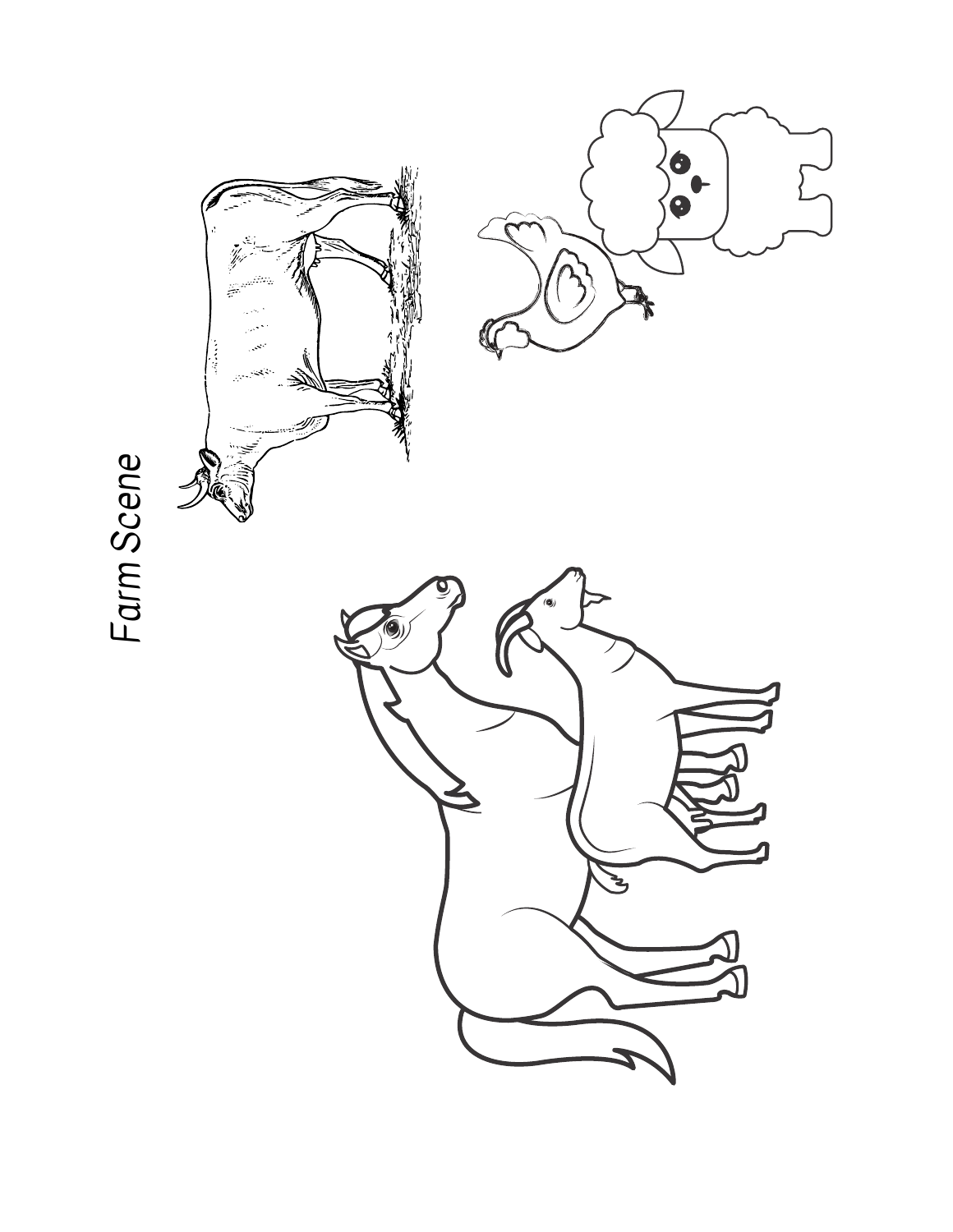## Directions for Farm Scene

- Cut the words out from the bottom of the page, and glue 1. them beside the animal.
- 2.Draw a barn.
- 3. Color the barn red.
- Draw a fence. Color the fence white. 4.
- Draw some flowers. 5.
- 6.Draw some clouds.
- Draw a sunshine. 7.
- 8.Draw some bugs or a snake, or a rat.
- Cut out the words for the other items, and glue it near the 9. picture.
- 10.Do you want to draw something silly for your animals, like a neck-tie, or a hat, or beads/ necklace?
- Color all of your picture to make it cool and interesting. 11.

|           |                          |  |  |  | goat cow lamb chicken |  |
|-----------|--------------------------|--|--|--|-----------------------|--|
| horse     |                          |  |  |  |                       |  |
|           | fence barn flowers grass |  |  |  |                       |  |
|           | clouds sun tie hat bug   |  |  |  |                       |  |
| snake rat |                          |  |  |  |                       |  |